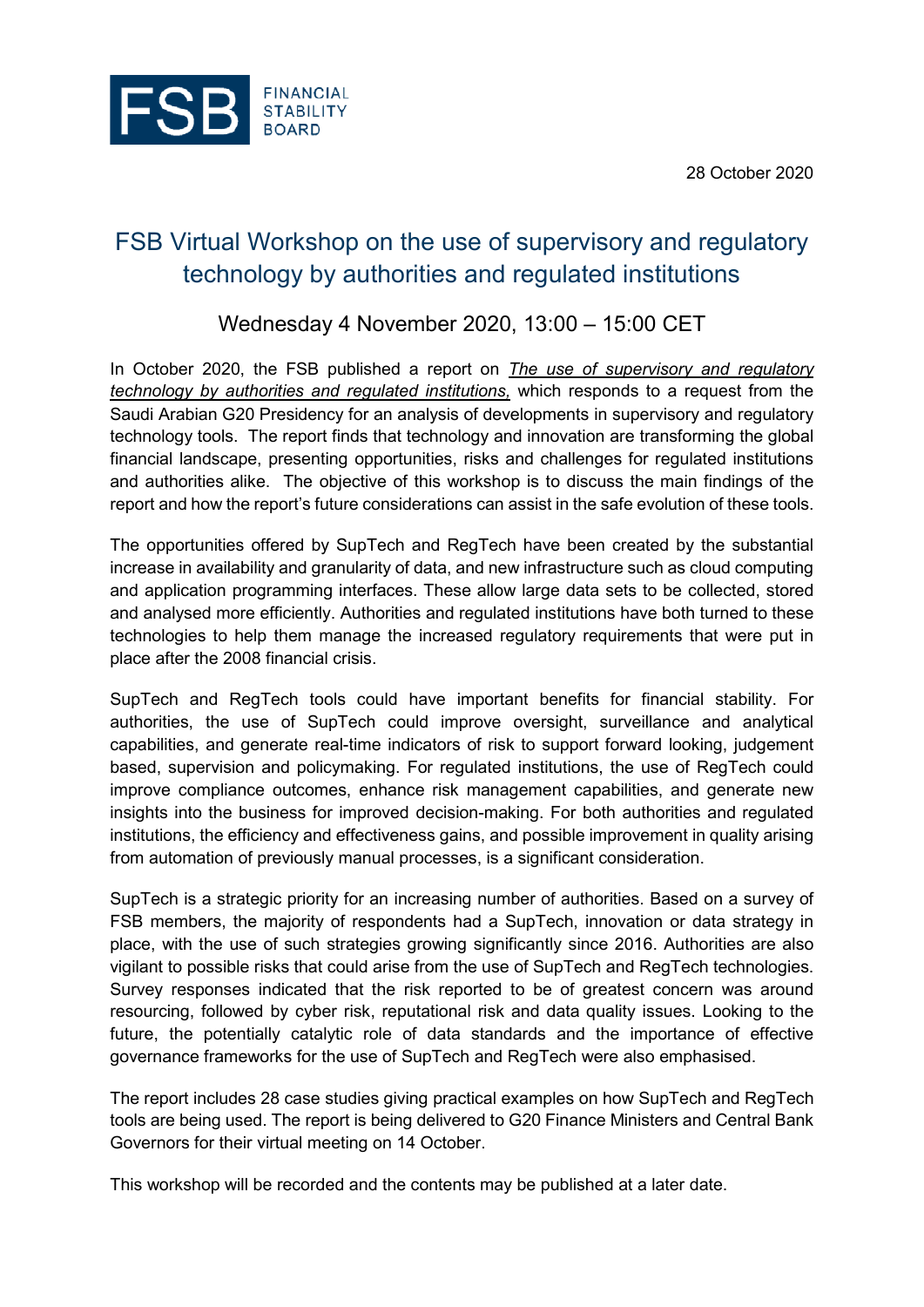## Agenda

### 1. Opening remarks (13:00 – 13:10)

**Tom Mutton (Bank of England)** and **Colin Pou (HKMA),** co-chairs of the FSB Financial Innovation Network (FIN), will briefly introduce the session.

**Clair Mills (Bank of England) and Damien Pang (MAS and FIN member)** will introduce the key findings of the FSB's report on SupTech and RegTech.

2. Considerations on how increased availability and granularity of data may accelerate the use of SupTech and RegTech tools. (13:10 – 13:45)

#### **Moderator: Tom Mutton (Bank of England)**

#### **Speakers**:

- Mu Changchun (Director-General of Digital Currency Institute, Peoples Bank of China)
- Alejandro Garcia (Senior Policy Advisor Financial Innovation and Regulation, Bank of Canada)
- Kenneth Gay (Executive Director, Prudential Policy and Enterprise Knowledge Department, MAS)
- Catherine Lau (HKMA)
- Francesca Medda (Advisor to the Chairman, Consob)
- 3. Perspective from regulatory technology firms on use of technological tools during the pandemic (13:45 – 14:20)

#### **Facilitator: Colin Pou (HKMA)**

#### **Speakers**:

- Joanne Horgan (Chief Innovation Officer, Vizor Software)
- Leo Labeis (Co-founder and CEO, Regnosys)
- Chilp Lai (Director Business Development, LeapXpert)
- Pascal Nizri (Founder & CEO, Chekk)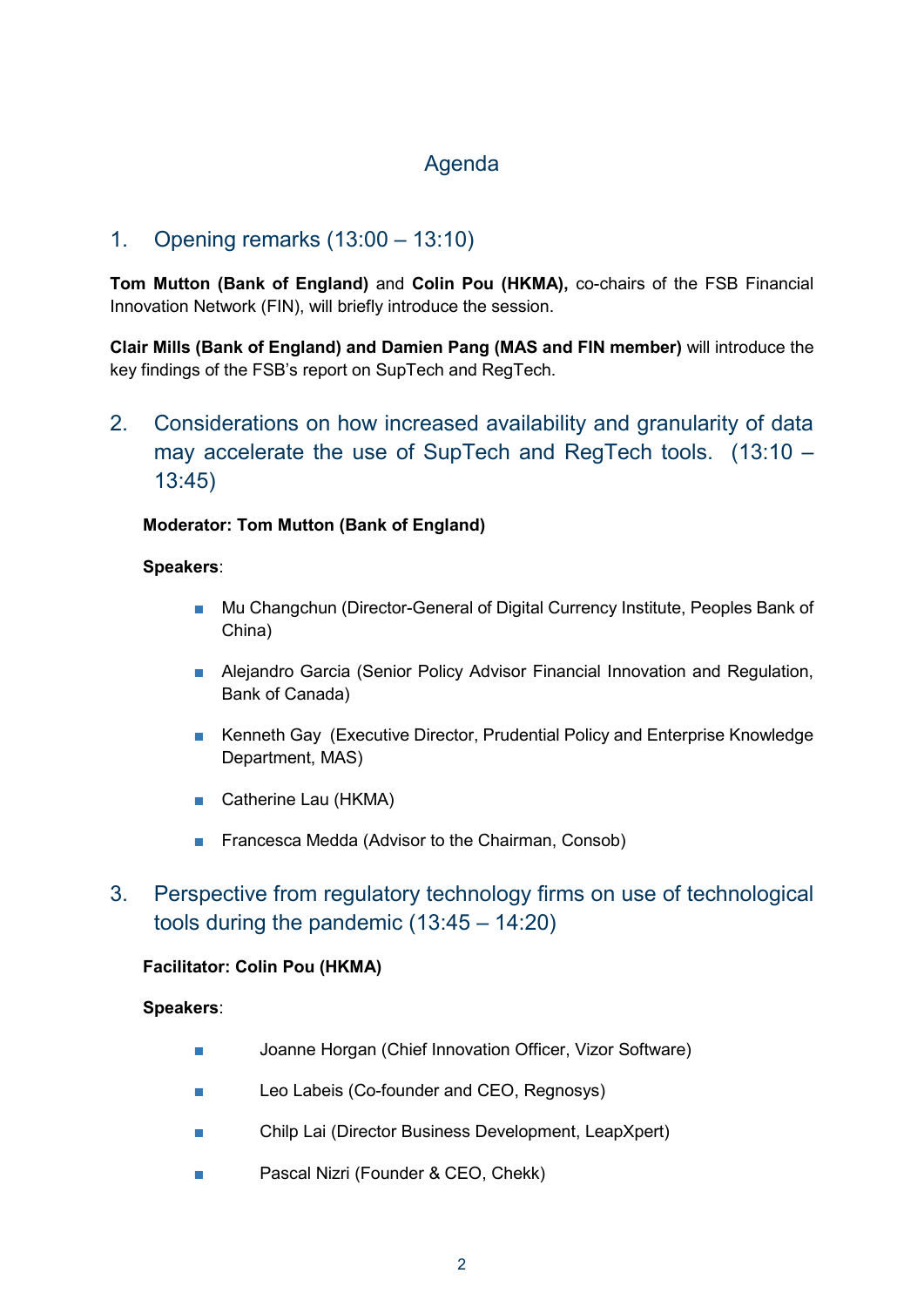■ Kimmo Soramaki (Founder & CEO, FNA)

## 4. Q&A (14:20 – 14:55)

### **Facilitator: Tom Mutton (BoE)**

Participants are invited to submit any questions via the Q&A box, using the "Send" button (to "all panellists").

### 5. Conclusion (14:55 – 15:00)

**Meshari Alkadhi (SAMA)** will discuss the Saudi G20's interest in BigTech…

**Tom Mutton (Bank of England)** and **Colin Pou (HKMA)** will summarise the key takeaways from the discussion.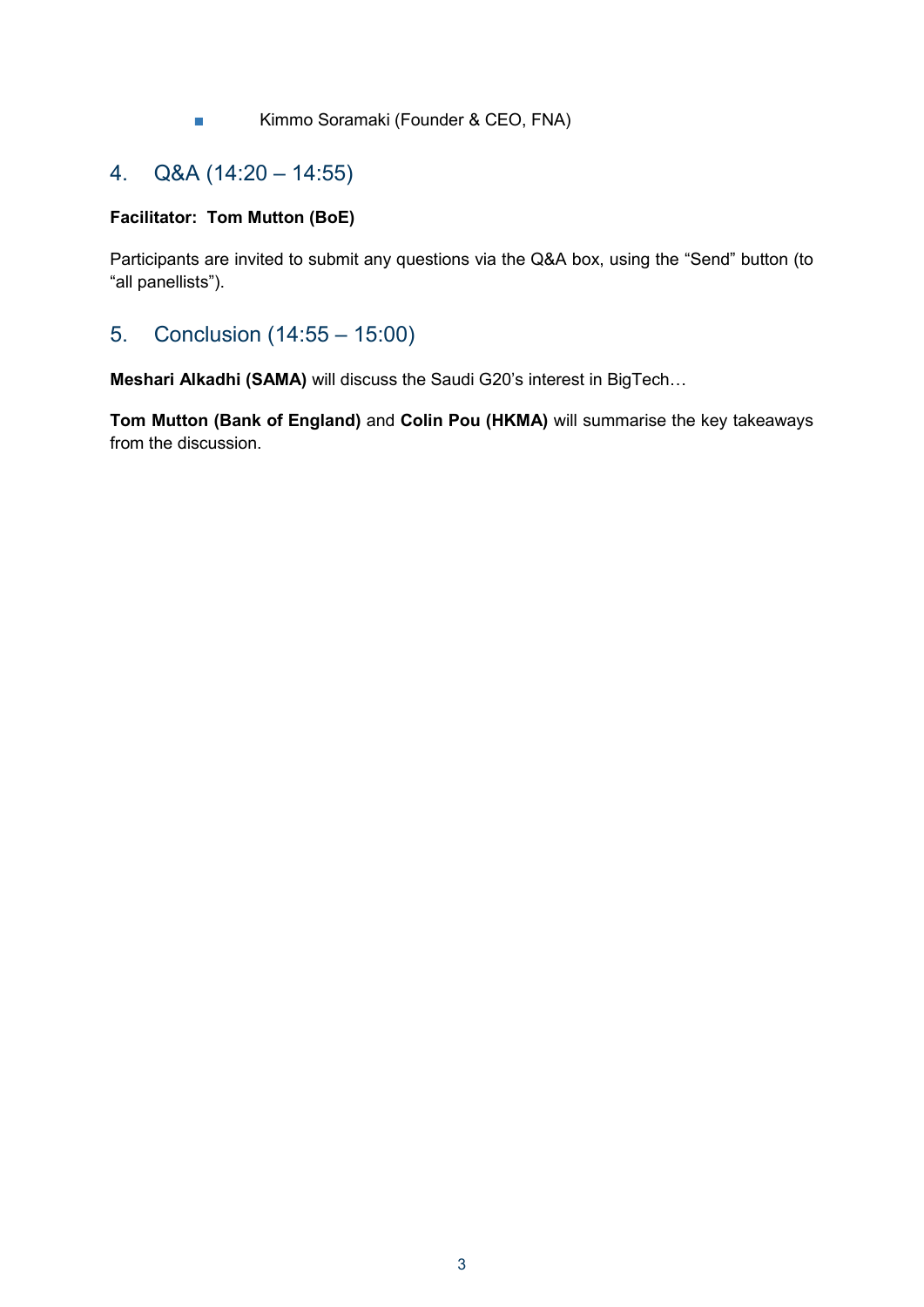28 October 2020



# FSB Virtual Workshop on BigTech Firms in Finance in Emerging Market and Developing Economies (EMDEs)

## Thursday 5 November 2020, 13:00 – 15:00 CET

In October 2020, the FSB published a report on *[BigTech Firms in Finance in Emerging Market](https://www.fsb.org/2020/10/fsb-report-considers-financial-stability-implications-of-bigtech-in-finance-in-emerging-market-and-developing-economies/)  [and Developing Economies \(EMDEs\)](https://www.fsb.org/2020/10/fsb-report-considers-financial-stability-implications-of-bigtech-in-finance-in-emerging-market-and-developing-economies/)*, which responds to a request from the Saudi Arabian G20 Presidency for further work in this area that included the perspective of EMDEs.<sup>1</sup> The objective of this event is to discuss the main findings of the report and how the report's policy considerations can assist safe financial innovation.

The report finds that the expansion of BigTech firms in financial services in EMDEs has generally been more rapid and broad-based than that in advanced economies. Lower levels of financial inclusion in EMDEs create a source of demand for BigTech firms' services, particularly amongst low-income populations and in rural areas where populations are underserved by traditional financial institutions. The supply of financial services by BigTech firms in EMDEs has been supported by the increasing availability of mobile phones and internet access. Such technology – along with the data it generates and the flow of such data across borders – allows these firms to reach customers who were previously under-served, for example due to their lack of credit history. BigTech firms also make lending decisions based on novel sources of customer data, including from their core technology businesses.

The expansion of BigTech firms in EMDEs has had benefits but can also give rise to risks and vulnerabilities. Use of technology has increased the efficiency with which financial services are provided. It has also given rise to financial services that can be cheaper, more convenient, and tailored to users' needs, thereby offering opportunities to improve consumer welfare and support financial stability. However, the expansion of BigTech activity also gives rise to operational and consumer protection risks and concerns about market dominance. Competition from BigTech firms may, in places, also reduce the profitability and resilience of incumbent financial institutions and lead to greater risk-taking.

The experience of some EMDEs demonstrates the positive role that strong regulation, supervision and other official-sector policy can play in supporting innovation in financial services and mitigating risks. Governments in some EMDEs have also driven the development of financial infrastructures and digital identity. In doing so, they have facilitated the growth of financial technology, including that employed by BigTech firms.

This workshop will be recorded and the contents may be published at a later date.

<sup>1</sup> The FSB published an initial report on this topic in December 2019. See *[BigTech in finance: Market developments and](https://www.fsb.org/2019/12/bigtech-in-finance-market-developments-and-potential-financial-stability-implications/)  [potential financial stability implications](https://www.fsb.org/2019/12/bigtech-in-finance-market-developments-and-potential-financial-stability-implications/)*.